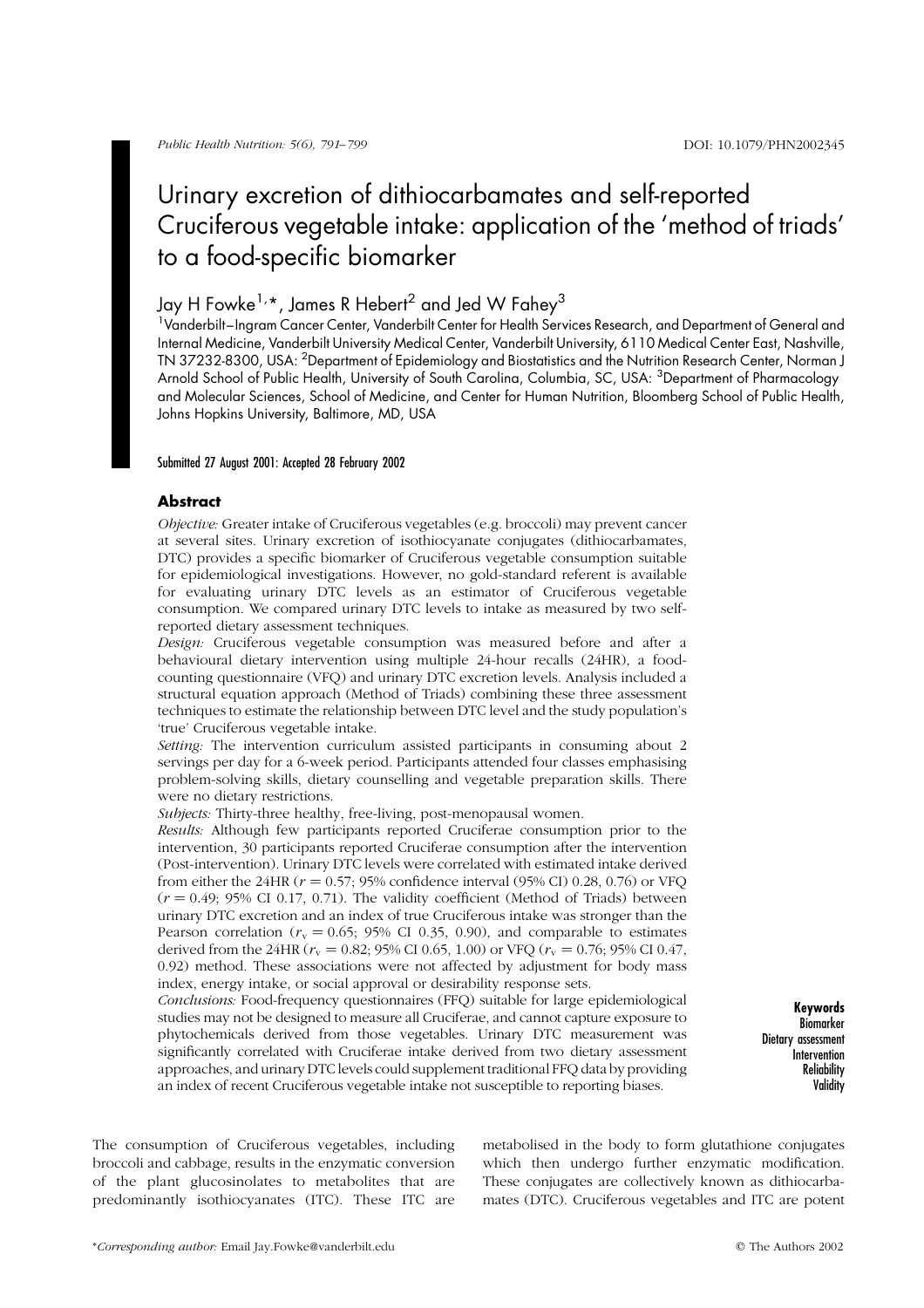inducers of Phase 2 enzymes such as glutathione Stransferase (GST) and facilitate the metabolism and detoxification of xenobiotics, some of which are carcinogens. Recent epidemiological studies suggest that the addition of Cruciferae to the habitual diet may reduce cancer risk $1-3$ . However, it has been difficult to isolate the effects of Cruciferae from other diet- or health-related behaviours. Food-frequency questionnaires (FFQs) employed in epidemiological studies are limited in providing estimates of specific food types. In addition to its susceptibility to reporting biases $4,5$ , the FFQ queries a limited range of food items (thus omitting some sources of ITC), is limited to a rank ordering of vegetable intake across subjects, and is unable to capture differences in phytochemical exposure due to the specific cultivars of particular vegetables consumed (because the FFQ aggregates across categories), cooking practices, or even actions as apparently inconsequential as the way in which food is chewed<sup>6</sup>.

Dietary biomarkers provide an objective exposure measure for a particular phytochemical, and are unaffected by potential reporting biases commonly found in FFQ evaluation<sup>7</sup>. A 'cyclocondensation' assay has been developed by exploiting a chemical reaction in which both free ITC and their glutathione, cysteinylglycine, cysteine and N-acetylcysteine conjugates (collectively termed dithiocarbamates; DTC) react with 2-benzenedithiol to create reaction products with highly favourable properties for spectroscopic detection, separation from a body fluid matrix and sensitive quantification<sup>8,9</sup>. In clinical in-patient studies and observational studies, urinary DTC levels increase in a dose–response manner following the consumption of several common Cruciferous vegetables<sup>10,11</sup>. The response is specific to the vegetables consumed and individual GST genotype<sup>6,8,10,11</sup>, and urinary DTC excretion has been significantly associated with reduced lung cancer  $risk^{12}$ . The urinary DTC biomarker thus provides an opportunity to focus on Cruciferae–disease investigations with specificity that was hitherto unobtainable.

The complete evaluation of urinary DTC levels as a biomarker of Cruciferous vegetable intake should include male and female subjects across race and age groups. We recently conducted a dietary intervention to investigate obstacles to dietary change and the relationship between Cruciferous vegetable consumption and markers of cancer risk among post-menopausal women living in the United States<sup>13</sup>. We measured the DTC concentration in 24-hour urine samples collected from each participant before and after the dietary intervention. Adherence to the dietary intervention was measured by repeated 24-hour dietary recalls (24HR), a reference dietary assessment approach, and with a vegetable and fruit questionnaire (VFQ) containing all common Cruciferous vegetables. With these three separate assessment methods (biomarker, 24HR, VFQ), we have attempted herein to expand the analysis beyond correlation and regression by including a structural equation approach (the Method of Triads<sup>7</sup>). This approach simultaneously combines data from the three methods to provide a coefficient between each dietary assessment technique and the true (but unknown) level of Cruciferous vegetable consumption.

#### Materials and methods

# Subjects

Participants were healthy post-menopausal women. They did not use tobacco or exogenous hormones, and had no medical restrictions on their diet. Each participant had not had a menstrual cycle during the prior 12 months, and did have a negative screening mammogram within the past year.

#### Data collection

The single-armed intervention facilitated the consumption of Cruciferous vegetables among 34 healthy postmenopausal women. The dietary intervention consisted of four classes over a four-week period. These classes provided an opportunity to instruct study participants about the theorised health benefits of Cruciferae consumption, and to monitor them for any adverse reactions. The dietary goal of the intervention was to increase the Cruciferous vegetable consumption of freeliving women to levels consistent with the intake observed in certain Asian regions (i.e. about one or two servings per  $\text{day})^{14}$ .

Instructions for collecting a 24-hour urine sample were provided to each participant in both written and oral formats, and 2g of ascorbic acid was added to each opaque urine collection container. Each subject provided a 24-hour urine sample during the week prior to the intervention (Baseline) and approximately two weeks following the conclusion of the intervention (Postintervention). Participants delivered the urine sample to research personnel on the day that collection was completed, urine volumes were immediately measured, and aliquots were stored at  $-80^{\circ}$ C. Each participant's weight was measured at each of these study phases, and height was measured at baseline.

### VFQ description

The VFQ (see Appendix) is a self-administered 37-item questionnaire that queries the consumption of specific functional foods and fruits during the previous seven days. As such, it attempts to obtain actual counts of exposure and not frequency categories, much along the same lines as the 7-day dietary recall we developed for assessing change in dietary fat<sup>15</sup>. Vegetables and fruits were identified from the research literature as being sources of phytochemicals or nutrients of interest for further cancer prevention research. Cruciferous vegetables on the VFQ included broccoli, broccoli sprouts, cabbage, Brussels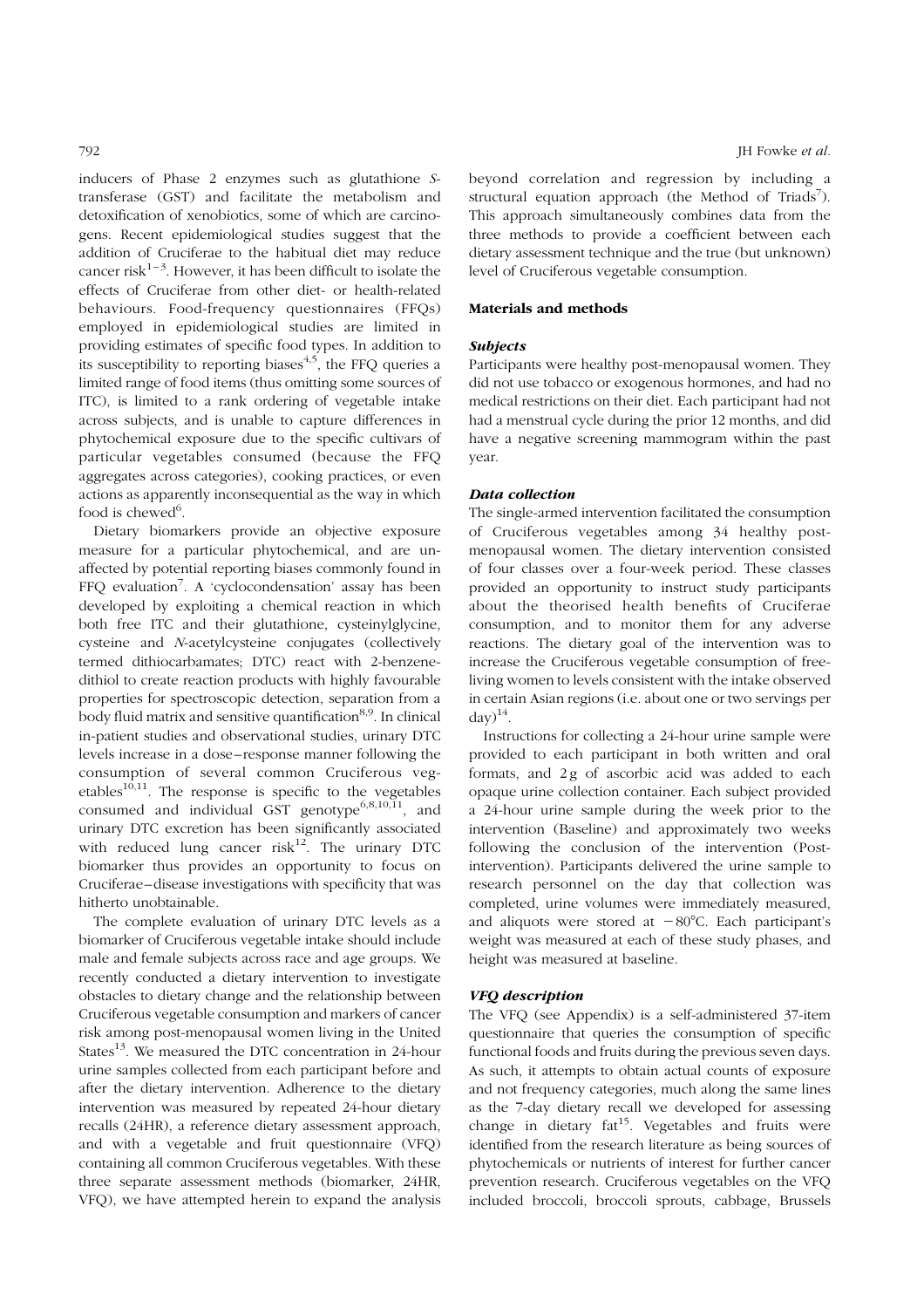sprouts, cauliflower, Chinese cabbage, collards/Swiss chard/kohlrabi, mustard greens/turnip greens, rutabaga/ turnips and kale. A standard portion size is provided for each food on the VFQ. Participants completed the VFQ by indicating their typical portion size as compared to a referent portion, usually a volume such as one-half cup. Participants then indicated the number of times that this portion size was consumed during the prior 7 days. Portions consumed were converted to grams, based on conversion factors derived from the Nutrition Data System (version 2.92; University of Minnesota, Minneapolis, MN), and these amounts were divided by 7 to produce an average daily intake. Conversions from portions of Cruciferae to weights of Cruciferae were based upon the cooked food weight, since in the United States, most Cruciferous vegetables on the VFQ are usually consumed after cooking. The VFQ does not query food preparation methods. The VFQ was completed at the end of the week in which a urine sample was provided. Thirty-four women completed the entire VFQ at Post-intervention study phases; however, the VFQ was only administered to 28 women at Baseline due to a delay in editing the questionnaire. The VFQ questionnaire was incomplete for one study participant, and therefore the analysis is restricted to data from 27 participants at Baseline and 33 participants at Post-intervention. Only the Cruciferous vegetable section of the VFQ was analysed for the purposes of this study.

#### Coding of the 24-hour recalls

The 24-hour recall interview (24HR) was used as a referent estimate of dietary intake. Total variability in nutrient values from repeated 24HR have been shown to be lower than food diary nutrient scores, and the 24HR is less likely to produce changes in the participants' food intakes than the diary<sup>16</sup>. Participants completed three 24HR within the same weeks that 24-hour urine samples were collected. Two weekdays and one weekend day were randomly selected within each of these weeks, and trained dietitians conducted the telephone interviews. In an effort to improve the accuracy of portion size estimation, prior to the 24HR dietary assessment each participant was mailed two-dimensional pictures illustrating the usual portion sizes of several common foods.

Nutrient values were calculated using the Nutritional Data System (version 2.92; University of Minnesota, Minneapolis, MN). Each 24HR was scanned for food identification codes indicating a Cruciferous vegetable. The amounts of each Cruciferous vegetable reported on each day were combined across days within each study phase, providing a single estimate of the participants' daily Cruciferous vegetable consumption during each study phase.

# Dithiocarbamate laboratory analysis

Urinary DTC levels have been found to be a sensitive biochemical marker for recent Cruciferous vegetable

consumption<sup>6,8,10</sup>, representing a unique indicator of exposure among food groups. The laboratory analysis was performed as described by Zhang and colleagues<sup>9</sup>, and adapted for urinary DTC determination<sup>6,10</sup>. In brief, samples (1.5 ml) from each urine collection were thawed and centrifuged (200  $g$  for 5 min at 4°C). Urine (200 or 500  $\mu$ l) and enough water to total 500  $\mu$ l, 0.5 ml of 500 mM sodium borate buffer (pH 9.25) and 1.0 ml of 40 mM 1,2 benzenedithiol in methanol were added to 4 ml vials. The vials were flushed with  $N_2$  gas, sealed with Teflon-lined septa and incubated for 2 hours at  $65^{\circ}$ C. Samples were then cooled to room temperature, briefly centrifuged  $(350 \text{ g}$  for 5 min), and loaded into an autosampler for highperformance liquid chromatography (HPLC). All chromatographic conditions, standard curves, assay reproducibility, linearity of response and storage characteristics of urine samples were as detailed in Shapiro *et al.*<sup>10</sup>. Although more recent methodological improvements have improved the sensitivity by depleting proteins in the sample and concentrating the cyclocondensation product  $(1,3$ -benzenedithiole-2-thione)<sup>8</sup>, this method as used was sensitive to 15 pmol conjugated 1,3-benzodithiole-2-thione in 50  $\mu$ l of urine. Concentrations below 15 pmol/50 ml were considered non-detectable, and urinary DTC concentration was multiplied by the volume of urine collected during the 24-hour period (ml) and is presented as  $\mu$ mol daily DTC excretion.

# Social desirability and social approval

A person with a high social desirability score is one who is highly aware of society's perceptions of appropriate behaviour and evinces a defensive tendency to be viewed in a socially acceptable way in situations in which she perceives she is being tested. A person with a high social approval score is one who seeks approval in a testing situation. Dietary reporting has previously been associated with an individual's sensitivity to the social pressures influencing self-report of diet<sup>5</sup>. Both 'social desirability'<sup>17</sup> and 'social approval'<sup>18</sup> were measured in each participant to evaluate the impact of these psychosocial constructs on the relationship between the VFQ, DTC biomarker and 24HR.

#### Statistical analysis

Participants completed the VFQ at the end of the 7-day period in which both the 24HR interviews were performed and the 24-hour urine samples were collected. Parallel analyses were conducted using data from both the Baseline and the Post-intervention study phases in order to compare the relationships between urinary DTC and VFQ or 24HR measures within the same individuals but at different levels of Cruciferous vegetable consumption (on the correct assumption that the intervention had resulted in increased intake of these vegetables). The DTC data were skewed right and these data were natural log (base e) transformed to reduce heteroscedasticity in the regression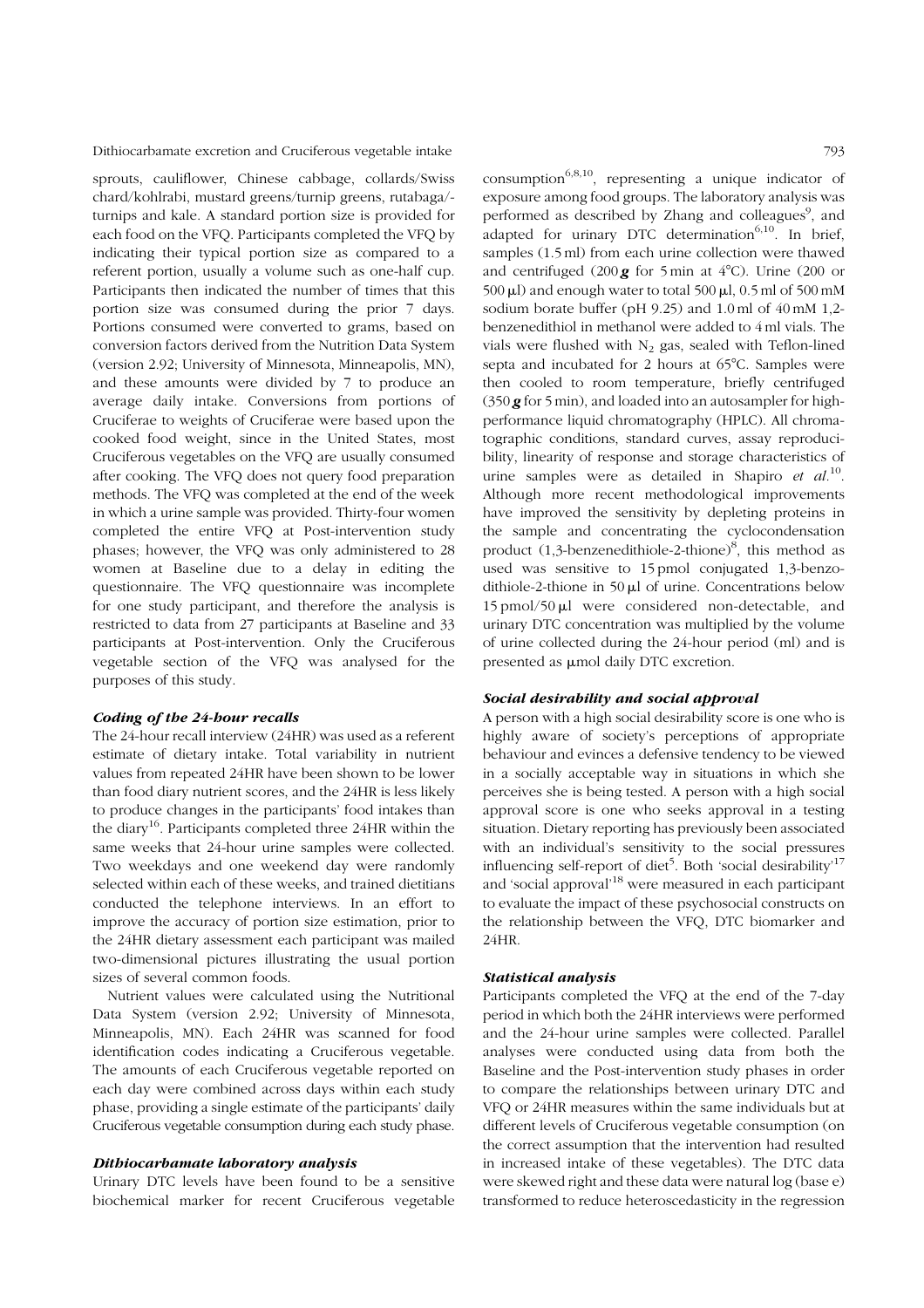<span id="page-3-0"></span>analysis. Scatter plots and least-squares linear regression were used to investigate the relationship between VFQ, 24HR and urinary DTC data.

Pearson correlation coefficients described the strength of the linear association between the VFQ, 24HR and DTC data. Ninety-five per cent confidence intervals (95% CIs) for each correlation coefficient were calculated using a Fisher's  $Z$  transformation<sup>19</sup>. The validity coefficient mathematically estimating the association between either urinary DTC levels, VFQ estimates or the 24HR estimates and the latent true intake of Cruciferae has been developed by Kaaks and colleagues, using a structural equation approach labelled the Method of Triads<sup>7,20</sup>. This approach assumes an independent error structure from at least one measurement, normality, and a linear association between each measurement and the true (unknown) value. While a correlation coefficient is restricted to the range  $(-1, 1)$ , it is mathematically possible for a validity coefficient to exceed these ranges. This may occur due to chance alone or because an assumption was violated; a mathematical result of this kind is referred to as a Heywood case<sup>7</sup>. The final calculation for the validity coefficient for each measure and the unknown true intake of Cruciferous vegetables is determined by the square root of a product function of the Pearson correlation coefficients, as follows:

> $r_{VFQXt} =$  $\sqrt{(r_{\text{DTCXVFQ}} \times r_{\text{VFQX24HR}})/r_{\text{24HRXDTC}}},$  $r_{24H Rxt} =$  $\sqrt{(r_{\text{DTCX24HR}} \times r_{\text{VPQX24HR}})/r_{\text{VPQXDTC}} }$

and

$$
r_{\text{DCTxt}} = \sqrt{(r_{\text{DTCXVFQ}} \times r_{\text{DTCX24HR}})/r_{\text{VPQX24HR}}}.
$$

Confidence intervals for each validity coefficient were estimated using 1000 bootstrap samples of the same size as the number of subjects in the dataset. Partial correlation coefficients were calculated to produce adjusted validity coefficients with regard to age, body mass index (BMI) (weight (kg)/height  $(m)^2$ ), energy intake (kcal day<sup>-1</sup>), social approval or social desirability score.

#### Results

The 33 post–menopausal women who participated in this study had an average age of 62 years (range: 49–77 years), 73% were married, and 82% had at least a high school education.

As estimated by 24HR, Cruciferous vegetable consumption at Post-intervention averaged approximately  $140$  g day<sup>-1</sup>, between 4 and 10 times higher than at Baseline (Table 1). Only three participants failed to consume these vegetables following the intervention. There was a significant linear component to the relationships between each measurement of Cruciferae intake [\(Fig. 1\).](#page-4-0) Two subjects had urinary DTC excretion

**Table 1** Vegetable consumption (g  $day^{-1}$ ) and dithiocarbamate excretion ( $\mu$ mol day $^{-1}$ )

|                    | <b>Baseline</b><br>$(n = 27)$ |                     | Post-intervention<br>$(n = 33)$ |                       |  |  |
|--------------------|-------------------------------|---------------------|---------------------------------|-----------------------|--|--|
|                    | Mean                          | SD                  | Mean                            | SD                    |  |  |
| DTC<br>VFQ<br>24HR | 5.3<br>23.6<br>14.5           | 9.9<br>20.7<br>20.7 | 20.4<br>190.1<br>140.4          | 22.3<br>110.6<br>89.1 |  |  |

SD – standard deviation; DTC – urinary dithiocarbamate excretion (not transformed); VFQ – vegetable and fruit questionnaire; 24HR – 24-hour recall.

levels higher than would be expected from their reported 24HR information. However, results were not changed substantively with removal of these participants, and a significant linear association between log-transformed urinary DTC levels and the 24HR data remained  $(P <$ 0.02). Therefore, all data were retained for further analysis. Using the 24HR estimate of Cruciferae intake as a dependent variable in the linear regression model, each  $\log$  unit change in DTC excretion ( $\log (\mu \text{mol day}^{-1})$ ) was associated with approximately  $35 \text{ g day}^{-1}$  of Cruciferous vegetable consumed.

In typical dietary investigations, the correlation between a detailed reference assessment (i.e. 24HR) and a summary assessment approach applicable for larger studies (e.g. urinary DTC, VFQ) would 'validate' the applied method, with recognition of the potential for correlated errors across the methods and a lack of a true gold standard. At Post-intervention, the correlation between urinary DTC and 24HR estimates was  $0.57 (P \le 0.05)$  (Table 2). Using a structural equation approach, the data from the VFQ were incorporated into the evaluation of Cruciferous vegetable consumption and urinary DTC evaluation. The validity coefficient summarising the association between urinary DTC and the 'unknown but true intake' increased to 0.65. Adjusting the Pearson correlation coefficients for BMI, energy  $(kcal day^{-1})$ , social approval score or social desirability score had little affect. However, adjustment of Pearson correlation coefficients for the age of

Table 2 Correlation and validity coefficients for Cruciferae intake as estimated by the vegetable and fruit questionnaire (VFQ), 24 hour recall (24HR) and urinary dithiocarbamate excretion (DTC)

|                                   | <b>Baseline</b><br>$(n = 27)$ | Post-intervention<br>$(n = 33)$  |
|-----------------------------------|-------------------------------|----------------------------------|
| Correlation coefficients (95% CI) |                               |                                  |
| $r_{V}FQ\times24HR$               | 0.56(0.22, 0.77)              | 0.67(0.43, 0.82)                 |
| <b>VFOXDTC</b>                    | $0.22$ (-0.17, 0.56)          | 0.49(0.17, 0.71)                 |
| $r_{24}$ HR $\times$ DTC          | 0.42(0.04, 0.69)              | 0.57(0.28, 0.76)                 |
| Validity coefficients (95% CI)    |                               |                                  |
| VFQ                               | 0.54(0.18, 0.87)              | 0.76(0.47, 0.92)                 |
| <b>DTC</b>                        | 0.42(0.09, 0.91)              | 0.65(0.35, 0.90)                 |
| 24HR                              | $1.00$ (0.58, $1.00$ )*       | $0.82$ (0.65, 1.00) <sup>+</sup> |
|                                   |                               |                                  |

95% CI – 95% confidence interval.

\* Validity coefficients and confidence intervals truncated at 1.00.

† Upper limit of confidence interval truncated at 1.00.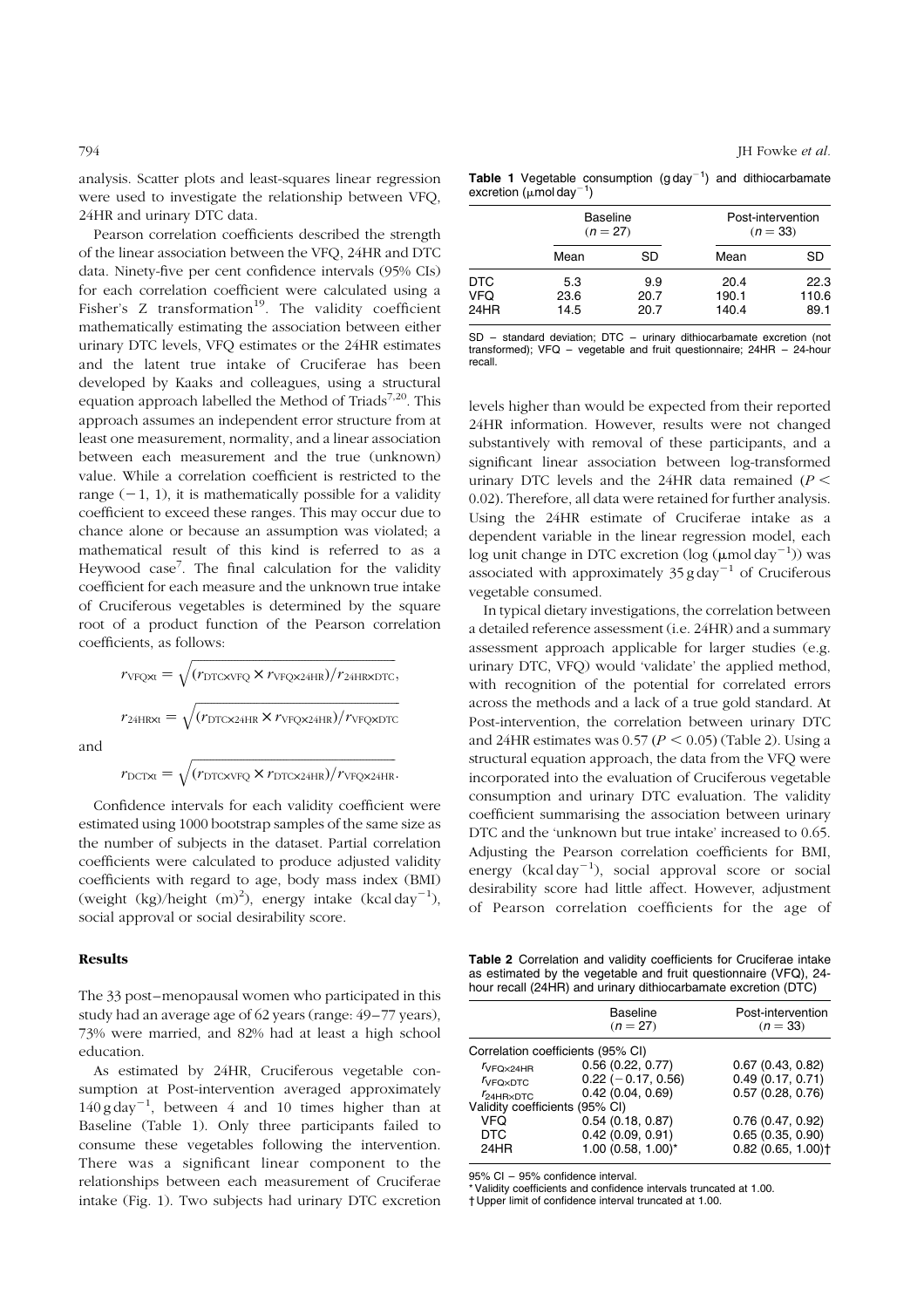<span id="page-4-0"></span>

Fig. 1 Relationships between the three estimates of intake: 24 hour recall (24HR), vegetable and fruit questionnaire (VFQ) and urinary dithiocarbamate excretion (DTC) – Post-intervention

participants led to an increase in the urinary DTC validity coefficient from 0.65 to 0.77 (95% CI 0.57, 0.97).

Baseline Cruciferae consumption was significantly lower than Post-intervention consumption (paired *t*-test:  $P \leq 0.001$ , and most participants did not consume any of these vegetables during the reporting period [\(Table 1\).](#page-3-0) There were no significant linear relationships between any of these dietary assessment methods [\(Fig. 2\),](#page-5-0) illustrating the difficulty of measuring intake of a single food group within a low overall pattern of intake and wide availability of food choice. The validity coefficient for urinary DTC excretion was similar to the Pearson correlation between urinary DTC and the 24HR, suggesting the structured equation approach provided no additional information when Cruciferae consumption is low. Furthermore, calculations for the 24HR validity coefficient produced a Heywood case, where the value of the validity coefficient was greater than 1.0 either due to chance or a violations of at least one analysis assumption.

## Discussion

Standard dietary assessment approaches may be inadequate to evaluate the relationships between vegetable intake and disease risk. Urinary DTC excretion levels provide a food-specific biomarker for exposure to the glucosinolates found exclusively in Cruciferous vegetables. Prior to the intervention intake was sporadic, and the associations between the DTC biomarker and participant-reported data were unstable. However, with greater Cruciferae intake, we found urinary DTC levels were significantly correlated with both 24-HR and VFQ estimates. Since there is no 'gold standard' for dietary vegetable intake, we used a structural equation approach to estimate the relationship between the DTC biomarker and the study population's intake level. The association between DTC and intake increased ( $r = 0.65$ ), providing further evidence that a single urinary DTC measurement would serve as a practical and reasonably accurate index of recent intake among a study population habitually consuming these vegetables.

The 24HR is an open-ended and interviewer-based referent dietary assessment approach often used to 'validate' other dietary assessment approaches, but is impractical for most large-scale epidemiological studies. We administered three 24HRs during a 7-day period, an unusually high intensity of measurement, intended to provide a highly reliable approximation of each participant's intake during that 7-day period. For reasons related to random selection of intake days, the 24HRs were not consistently administered during the three days immediately prior to the day of urine collection, when dietary intake would be expected to have the greatest impact on urinary DTC excretion. The intake of specific foods, food groups and many micronutrients is more variable on a day-to-day basis than is daily intake of total energy or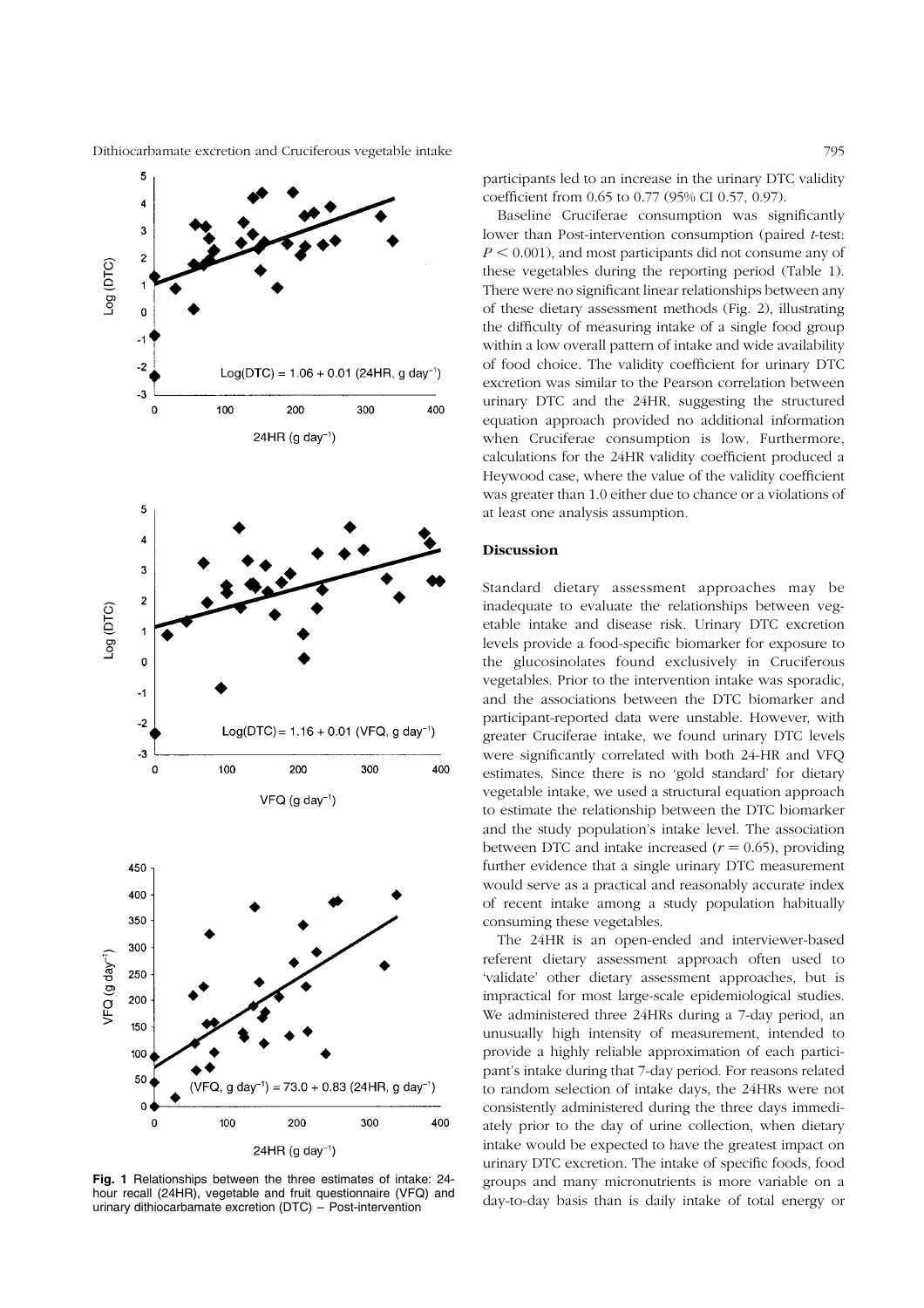<span id="page-5-0"></span>



Fig. 2 Relationship between the three estimates of intake: 24 hour recall (24HR), vegetable and fruit questionnaire (VFQ) and urinary dithiocarbamate excretion (DTC) – Baseline

796 JH Fowke et al.

more commonly consumed nutrients<sup>21,22</sup>, resulting in higher within-person variability for foods such as Cruciferae as compared with macronutrients. Therefore, we administered the VFQ to complement the 24HR approach by measuring intake during the 7 days prior to urine collection. Procedural differences in administration, recall length and portion size estimation suggest that the dietary assessment measurement errors between the VFQ and 24HR are independent, but it is difficult to evaluate this assumption.

Kaaks and colleagues extended structural equation analyses to dietary assessment methods<sup>7,23</sup>. By combining three different dietary assessment approaches (Method of Triads), it may be possible to compensate for the lack of a dietary gold standard and estimate of the association between each measurement and the unknown 'true' intake. This approach should include a biological marker of dietary assessment, since dietary biomarker levels are unlikely to be associated with factors related to dietary misreport<sup>7</sup>. At Post-intervention, the correlation between urinary DTC levels and 24HR estimates of intake was 0.57, and the strength of this biomarker–24HR association compares favourably with other self-reported intake and biomarker associations reported previously $24-27$ . Accommodation for potential measurement error in the 24HR assessment by inclusion of the VFQ evaluation produced a validity coefficient of 0.65, indicating that the urinary biomarker should, at minimum, be sufficient to rank-order intake levels across subjects.

From controlled clinical studies, ITC is rapidly absorbed across a range of glucosinolate exposures, and the majority of DTC is excreted in urine within 8 hours of Cruciferae consumption $6,10$ . We collected 24-hour urine specimens to capture this 8-hour window of time among free-living subjects, regardless of the time of day the vegetables were consumed. There was a weak but significant linear component between untransformed DTC excretion  $(\mu \text{mol day}^{-1})$  and dietary intake (24HR (g day<sup>-1</sup>):  $P = 0.03$ ,  $R^2 = 0.13$ ); however, natural log transformation strengthened the observed linear fit  $(P \leq$ 0.001,  $R^2 = 0.33$ ). Biomarker patterns often follow a lognormal distribution due to metabolic regulation of agent absorption, retention or excretion (e.g. GST activity). However, the absorption/excretion profile observed in previous clinical studies suggests that log transformation may also have reduced the influence of outliers, possibly due to dilution or degradation of DTC in the 24-hour urine collection or to variations in cooking practices (see below). This linear trend between dietary Cruciferae intake and urinary DTC levels provides confidence that urinary DTC levels are sufficient to rank-order Cruciferae consumption among subjects in an epidemiological investigation. We found each log unit of DTC excretion was associated with  $35 g day^{-1}$  of Cruciferous vegetable intake. However, our calibration between urinary DTC and Cruciferae intake should be repeated with attention to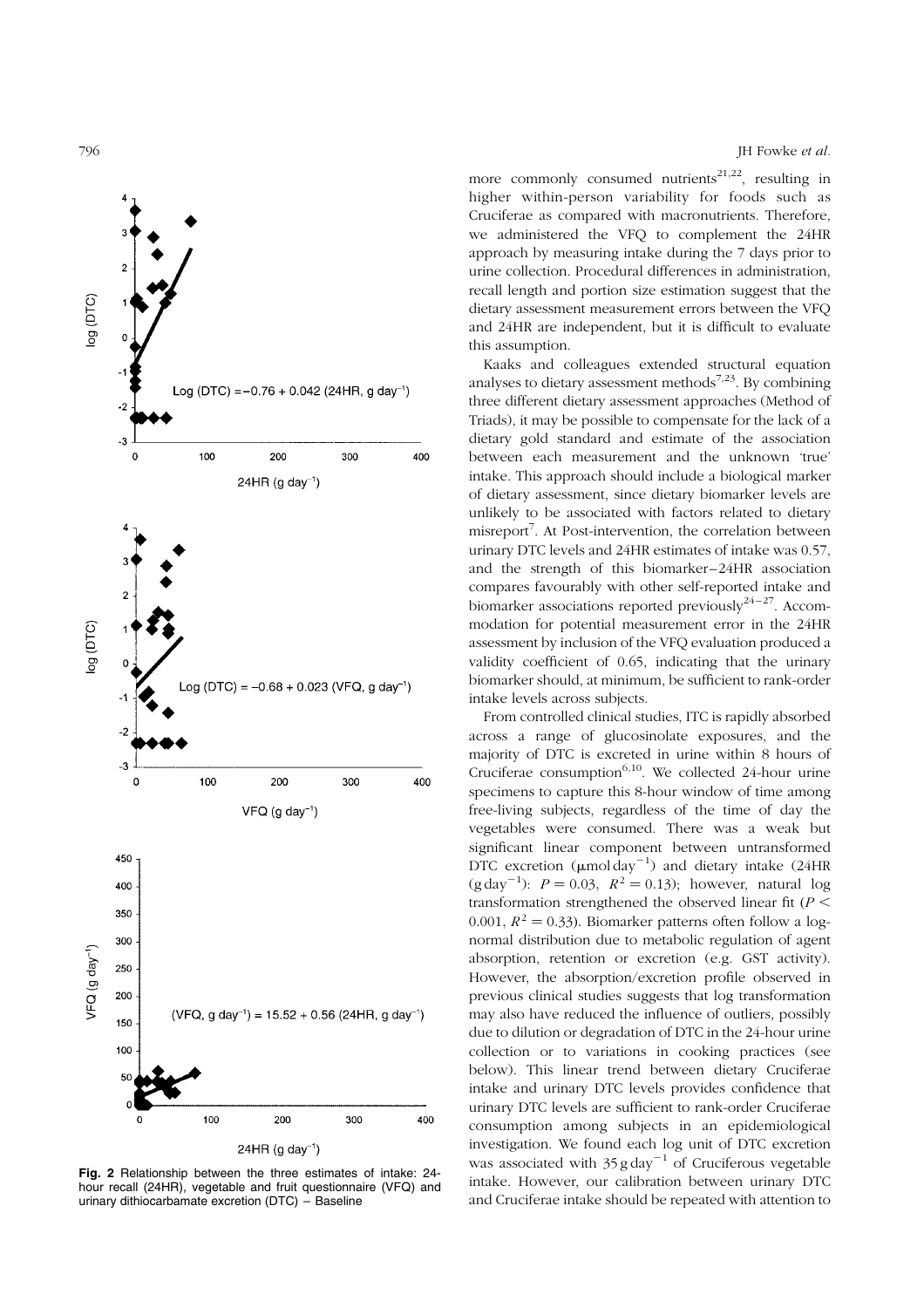refrigeration during the 24-hour urine collection to eliminate the untested possibility of microbial contamination or DTC breakdown.

Cruciferae consumption levels exceeding those typically observed in the USA were necessary to detect an association between urinary DTC level and dietary Cruciferae intake. At Baseline, the DTC evaluation was affected by a few highly influential observations. Our study was limited in size, and therefore more easily influenced by chance outliers. Unusually high DTC levels at Baseline could result from ingestion of mustards, horseradishes and certain medications, or tobacco smoke exposure. Participants did not smoke or use prescription medications that might interfere with the cyclocondensation (DTC) assay, and all participants were instructed to avoid the consumption of condiments. However, we were unable to control for potential confounding due to ingestion of condiments or exposure to side-stream tobacco smoke. Such uncontrolled events may lead to the calculation of validity coefficients greater than 1.0 or less than  $-1.0$ , the natural bounds of a correlation coefficient. We observed such a Heywood case in the validity coefficient for the 24HR at Baseline, but not at Post-intervention, where the higher intake levels would be expected to minimise the influence of these exposures. Additionally, the upper limits of our bootstrap confidence intervals may have exceeded 1.0 simply due to chance when repeatedly sampling from the study data. We truncated such values at 1.0 for easier presentation, with the understanding that our ability to conduct statistical testing and produce highly precise coefficients would be limited in this evaluation. Larger sample sizes conducive to more precise estimation may reduce the likelihood of chance occurrences and would provide the opportunity to investigate non-linear associations or alternative sources of bias in dietary reporting.

We explored the sensitivity of the validity coefficients to factors potentially affecting dietary reporting or urinary excretion levels. Partial correlation coefficients adjusted for energy intake  $(kcal day^{-1})$ , BMI  $(kgm^{-2})$ , social desirability score or social approval score were similar to the crude correlation coefficients. We found that age (years) adjustment led to an increase in the correlation between 24HR and urinary DTC values, and increased the validity coefficient to 0.77. We know no reason why age should affect urinary DTC excretion levels, nor do we know why age might affect dietary reporting via the 24HR approach but not the VFQ approach.

Vegetable cooking leads to a dramatic reduction in glucosinolate and ITC levels<sup>28–30</sup>. However, we found that the correlation between urinary DTC level and the amount of cooked Cruciferae consumed was similar to the correlation with the amount of raw Cruciferae consumed (not shown), suggesting that the value of the validity coefficients may be similar across food preparation patterns. Unfortunately, our VFQ assessment approach,

as with most pencil-and-paper assessment methods, did not query for food preparation. Therefore, we were unable to calculate validity coefficients for urinary DTC excretion stratified by food preparation. The impact of food preparation on interpretation of DTC as a dietary biomarker may be less relevant in Asian populations, as traditional vegetable preparation approaches such as stirfrying provide little opportunity for glucosinolate loss. Our 24HR study data indicate that about 75% of vegetable servings were consumed after being cooked; however, our participants were provided practical skills in alternative cooking preparation techniques intended to prevent glucosinolate loss. Therefore, error in urinary DTC as a dietary biomarker may be minimal in Asian populations or special intervention groups, but modification of urinary DTC excretion levels by food preparation in a more general Western study population remains undetermined. Additionally, urinary DTC excretion may be modified by genetic polymorphisms in Phase  $2$  enzymes $^{11}$  and degree of vegetable chewing, thus facilitating formation of ITC from glucosinolate precursors $^6$ . Further characterisation of cooking practices, eating habits, and Phase I and Phase II enzyme genetic profiles as possible determinants of DTC excretion should be considered for future investigations.

In summary, we continued our evaluation of urinary DTC excretion as a dietary biomarker for use in epidemiological investigations. We found urinary DTC levels strongly correlated with two alternative dietary assessment approaches. A structural equation evaluation suggests that urinary DTC levels present an accurate appraisal of a group's recent Cruciferous vegetable intake comparable to the 24HR or food-counting approaches. Future diet and cancer investigations should consider supplementing standard dietary assessment approaches with urinary DTC excretion measurement as a biomarker specific for Cruciferae intake.

#### Acknowledgements

This work was supported by a Biomedical Research Support Grant from the Office of Research (1998–9) and the Division of Preventive and Behavioral Medicine, University of Massachusetts Medical School; a gift from the Lewis B and Dorothy Cullman Foundation to the Brassica Chemoprotection Laboratory at Johns Hopkins University; the Department of Epidemiology and Biostatistics, University of South Carolina; and the Department of General and Internal Medicine and the Vanderbilt–Ingram Cancer Center, Vanderbilt University. Technical assistance was provided by Katherine K. Stephenson.

# References

1 Michaud DS, Spiegelman D, Clinton SK, Rimm EB, Willett WC, Giovannucci EL. Fruit and vegetable intake and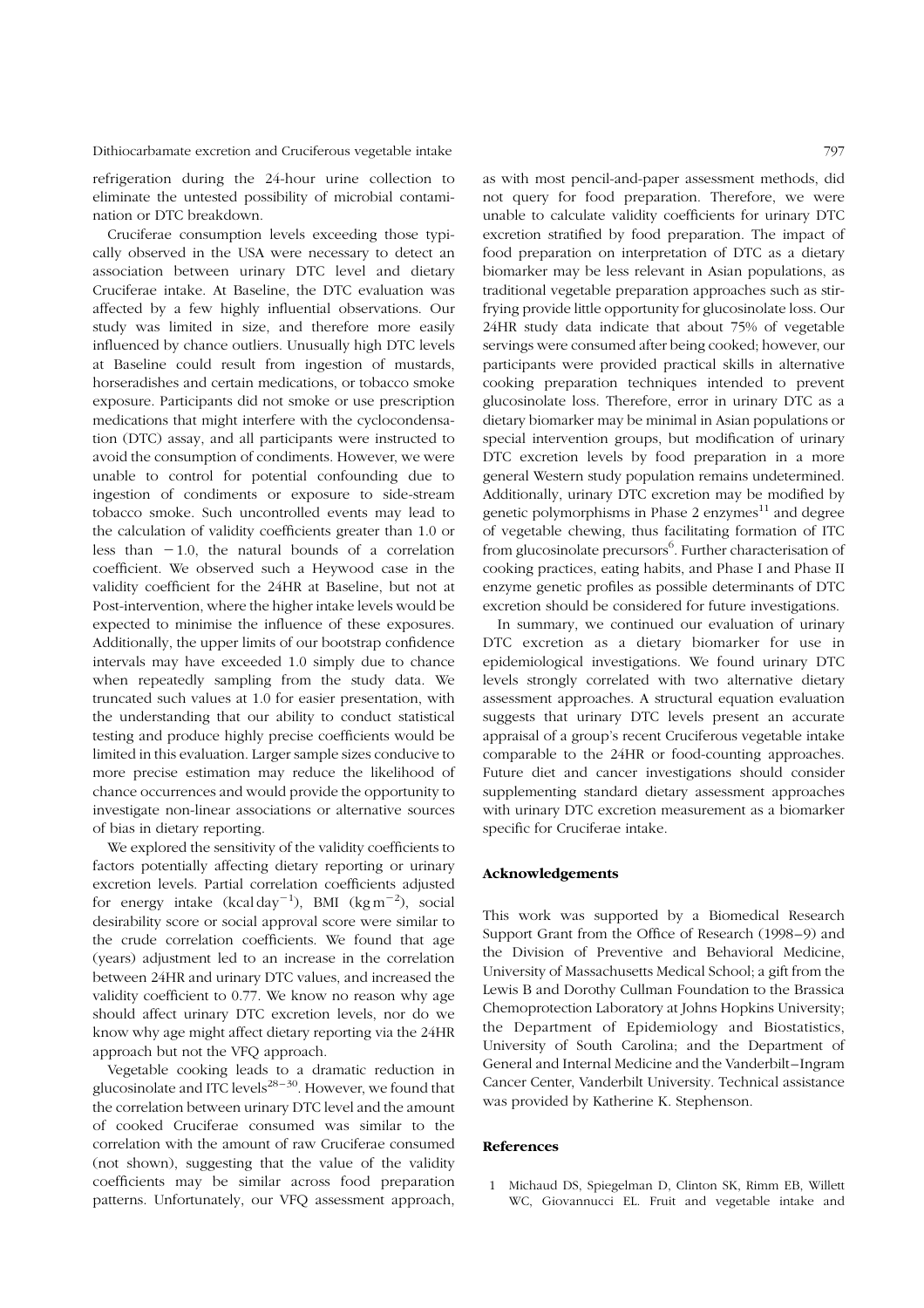incidence of bladder cancer in a male prospective cohort. J. Natl. Cancer Inst. 1999; **91**: 605–13.

- 2 Verhoeven DT, Goldbohm RA, van Poppel G, Verhagen H, van den Brandt PA. Epidemiological studies of Brassica vegetables and cancer risk. Cancer Epidemiol. Biomark. Prev. 1996; 5: 733–48.
- 3 Lin HJ, Probst-Hensch NM, Louie AD, Kau IH, Witte JS, Ingles SA, Frankl HD, Lee ER, Haile RW. Glutathione transferase null geonotype, broccoli, and lower prevalence of colorectal adenomas. Cancer Epidemiol. Biomark. Prev. 1998; 7: 647–52.
- 4 Hebert JR, Peterson KE, Hurley TG, Stoddard AM, Cohen N, Field AE, Sorensen GT. The effect of social desirability trait on self-reported dietary measures among multi-ethnic female health center employees. Ann. Epidemiol. 2001; 11: 417–27.
- 5 Hebert JR, Clemow L, Pbert L, Ockene IS, Ockene JK. Social desirability bias in dietary self-report may compromise the validity of dietary intake measures. Int. J. Epidemiol. 1995; 24: 389–98.
- 6 Shapiro TA, Fahey JW, Wade KL, Stephenson KK, Talalay P. Chemoprotective glucosinolates and isothiocyanates of broccoli sprouts: metabolism and excretion in humans. Cancer Epidemiol. Biomark. Prev. 2001; 10: 501–8.
- 7 Kaaks RJ. Biochemical markers as additional measurements in studies of the accuracy of dietary questionnaire measurements: conceptual issues. Am. J. Clin. Nutr. 1997;  $65: 1232 - 9.$
- Ye L, Dinkova-Kostova AT, Wade KL, Zhang Y, Shapiro T, Talalay P. Quantitative determination of dithiocarbamates in human plasma, serum erythrocytes, and urine: pharmacokinetics of broccoli sprout isothiocyanates in humans. Clin. Chim. Acta 2002; 316: 43–53.
- 9 Zhang Y, Wade KL, Prestera T, Talalay P. Quantitative determination of isothiocyanates, dithiocarbamates, carbon disulfide, and related thiocarbonyl compounds by cyclocondensation of 1,2-benzenedithiol. Anal. Biochem. 1996;  $239:160 - 7.$
- 10 Shapiro TA, Fahey JW, Wade KL, Stephenson KK, Talalay P. Human metabolism and excretion of cancer chemoprotective glucosinolates and isothiocyanates of Cruciferous vegetables. Cancer Epidemiol. Biomark. Prev. 1998; 7: 1091–100.
- 11 Seow A, Shi C-Y, Chung F-L, Jiao D, Hankin JH, Lee H-P, Coetzee GA, Yu MC. Urinary total isothiocyanate (ITC) in a population-based sample of middle-aged and older Chinese in Singapore: relationship with dietary total ITC and glutathione S-transferase M1/T1/P1 genotypes. Cancer Epidemiol. Biomark. Prev. 1998; 7: 775–81.
- 12 London SJ, Yuan J-M, Chung F-L, Gao Y-T, Coetzee GA, Ross RK, Yu MC. Isothiocyanates, glutathione S-transferase M1 and T1 polymorphisms, and lung-cancer risk: a prospective study of men in Shanghai, China. Lancet 2000; 356: 724–9.
- 13 Fowke JH, Longcope C, Hebert JR. Brassica vegetable consumption shifts estrogen metabolism in healthy postmenopausal women. Cancer Epidemiol. Biomark. Prev. 2000; 9: 773–9.
- 14 Nugon-Baudon L, Rabot S. Glucosinolates and glucosinolate derivatives: implications for protection against chemical carcinogenesis. Nutr. Res. Rev. 1994; 7: 205–31.
- 15 Hebert JR, Ockene IS, Hurley TG, Luippold R, Well AD,

Harmatz MG. Development and testing of a seven-day dietary recall. *J. Clin. Epidemiol.* 1997; **50**: 925-37.

- Buzzard IM, Faucett CL, Jeffrey RW, McBane L, McGovern P, Baxter JS, Shapiro AC, Blackburn GL, Chlebowski RT, Elashoff RM, Wynder EL. Monitoring dietary change in a lowfat diet intervention study: advantages of using 24-hour dietary recalls vs food records. J. Am. Diet. Assoc. 1996; 96: 574–9.
- 17 Marlowe D, Crowne D. Social desirability and responses to perceived situational demands. J. Consult. Clin. Psychol. 1961; 25: 109–15.
- 18 Martin HJ. A revised measure of approval motivation and its relationship to social desirability. J. Pers. Assess. 1984; 48: 508–16.
- 19 Kleinbaum DG, Kupper LL, Muller KE. Applied Regression Analysis and Other Multivariable Methods. Boston, MA: PWS-Kent Publishing, 1988.
- 20 Ocke´ MC, Kaaks RJ. Biochemical markers of additional measurements in dietary validity studies: application of the method of triads with examples from the European Prospective Investigation into Cancer and Nutrition. Am. J. Clin. Nutr. 1997; 65: 1240–5.
- 21 Decarli A, Franceschi S, Ferraroni M, Gnagnarella P, Parpinel MT, LaVecchia C, Negri E, Salvini S, Falcini F, Giacosa A. Validation of a food-frequency questionnaire to assess dietary intakes in cancer studies in Italy: results for specific nutrients. Ann. Epidemiol. 1996; 6: 110–8.
- 22 Salvini S, Hunter DJ, Sampson L, Stempfer M, Colditz GA, Rosner B, Willett WC. Food-based validation of a dietary questionnaire: the effects of week-to-week variation in food consumption. Int. J. Epidemiol. 1989; 18: 858–67.
- 23 Kaaks R, Riboli E, Estève J. Estimating the accuracy of dietary questionnaire assessments: validation in terms of structural equation models. Stats. Med. 1994; 13: 127-42.
- 24 Marshall JR, Lanza E, Bloch A, Caan G, Caggiula A, Quandt S, Iber F, Kikendall W, Slattery M, Sowell A. Indexes of food and nutrient intakes as predictors of serum concentrations of nutrients: the problem of inadequate discriminant validity. Am. J. Clin. Nutr. 1997; 65: 1269–74.
- 25 Ocke MC, Bueno-de-Mesquita HB, Pols MA, Smit HA, van Staveren WA, Kranhout D. The Dutch EPIC food frequency questionnaire. II. Relative validity and reproducibility for nutrients. Int. J. Epidemiol. 1997; 26: S49–58.
- 26 Willett W. Nutritional Epidemiology. New York: Oxford University Press, 1990.
- 27 Katsouyanni K, Rimm EB, Gnardellis C, Trichopoulos D, Polychronopoulos E, Trichopoulou A. Reproducibility and relative validity of an extensive semi-quantitative food frequency questionnaire using dietary records and biochemical markers among Greek schoolteachers. Int. J. Epidemiol. 1997; 26: S118-27.
- 28 Howard LA, Jeffrey EH, Wallig MA, Klein BP. Retention of phytochemicals in fresh and processed broccoli. J. Food Sci. 1997; 62: 1098–100.
- 29 Fowke JH, Fahey JW, Stephenson K, Hebert JR. Using isothiocyanate excretion as a biological marker of Brassica consumption: evaluating the sources of variability. Public Health Nutr. 2001; 4: 837–46.
- Fahey JW, Stephenson KK. Cancer chemoprotective effects of cruciferous vegetables. Horticult. Sci. 1999; 34: 1159–63.